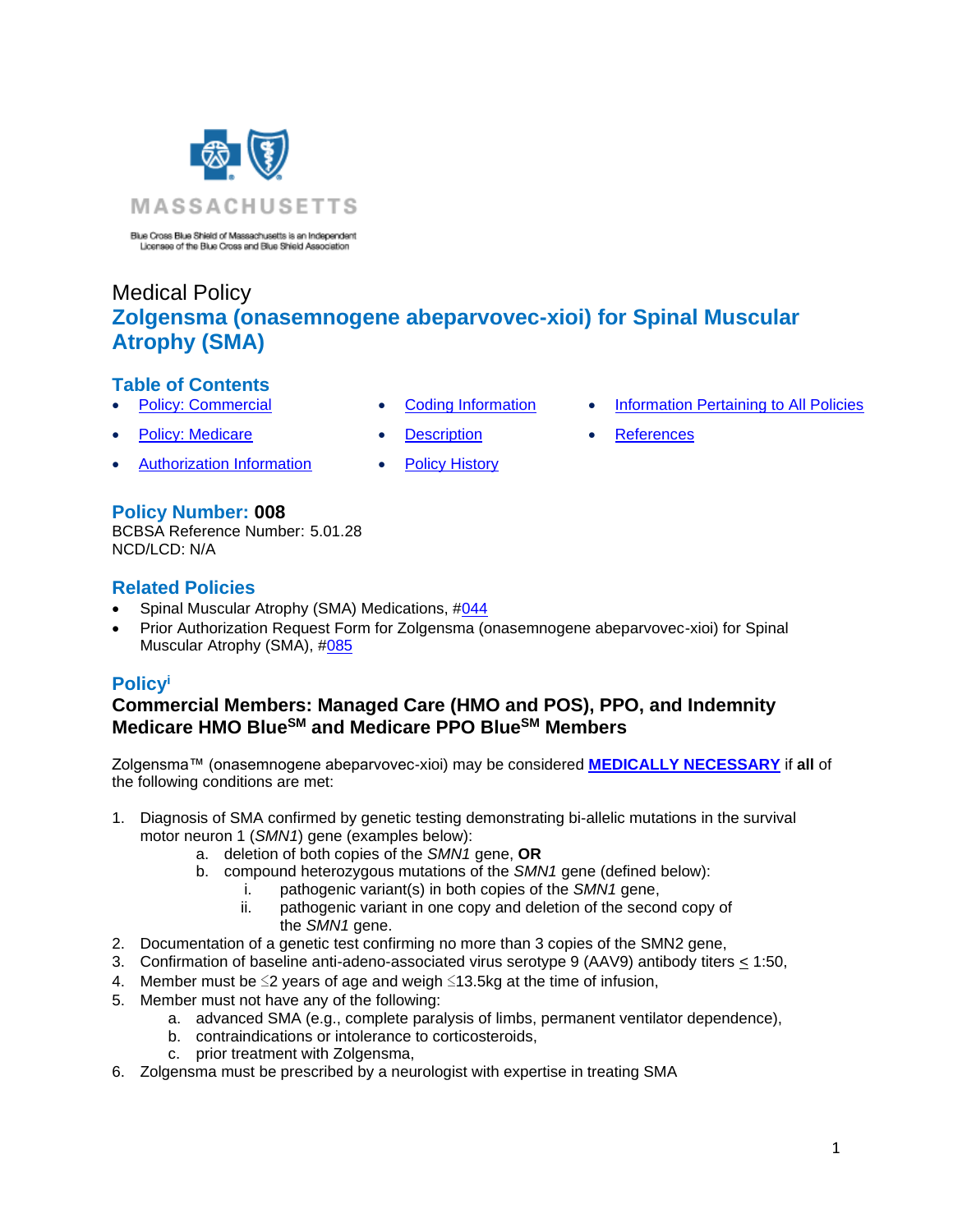If the member is currently receiving Nusinersen, he/she will be eligible to switch to Zolgensma, but Zolgensma and Nusinersen may not be used concomitantly.

Presymptomatic members identified through the newborn screening process are eligible for treatment pending satisfaction of other clinical requirements.

Repeat treatment or ante-partum use of Zolgensma is considered **[INVESTIGATIONAL](https://www.bluecrossma.org/medical-policies/sites/g/files/csphws2091/files/acquiadam-assets/Definition%20of%20Med%20Nec%20Inv%20Not%20Med%20Nec%20prn.pdf#page=1)**.

Zolgensma is considered **[INVESTIGATIONAL](https://www.bluecrossma.org/medical-policies/sites/g/files/csphws2091/files/acquiadam-assets/Definition%20of%20Med%20Nec%20Inv%20Not%20Med%20Nec%20prn.pdf#page=1)** for all other indications.

Concurrent use of Zolgensma and Nusinersen is considered **[INVESTIGATIONAL](https://www.bluecrossma.org/medical-policies/sites/g/files/csphws2091/files/acquiadam-assets/Definition%20of%20Med%20Nec%20Inv%20Not%20Med%20Nec%20prn.pdf#page=1)**.

#### **Additional Information**

The recommended dosage of Zolgensma is  $1.1 \times 1014$  vector genomes (vg) per kg of body weight. It should be administered as an intravenous infusion over 60 minutes. Systemic corticosteroids equivalent to oral prednisolone at 1 mg/kg should be administered according to the FDA approved prescribing label.

FDA has issued a black-box warning for Zolgensma due to the risk of acute serious liver injury and elevated aminotransferases. Patients with pre-existing liver impairment may be at higher risk.

The FDA label states that "The safety and efficacy of Zolgensma in patients with anti-AAV9 antibody titers above 1:50 have not been evaluated." Baseline anti-AAV9 antibody testing is performed prior to infusion using. Retesting may be performed if anti-AAV9 antibody titers are reported as >1:50.

Liver function (clinical exam, AST, ALT, total bilirubin, prothrombin time), platelet counts, and troponin-I levels should be monitored as per the prescribing label.

Where feasible, patient's vaccination schedule should be adjusted to accommodate concomitant corticosteroid administration prior to and following Zolgensma infusion.

Use of Zolgensma in premature neonates before reaching full term gestational age may not be recommended because concomitant treatment with corticosteroids may adversely affect neurological development.

Efficacy of Zolgensma in patients with c.859G>C variant in SMN2 gene has not been evaluated.

### <span id="page-1-0"></span>**Prior Authorization Information**

**Inpatient**

• For services described in this policy, precertification/preauthorization **IS REQUIRED** for all products if the procedure is performed **inpatient**.

#### **Outpatient**

• For services described in this policy, see below for products where prior authorization **might be required** if the procedure is performed **outpatient**.

|                                              | <b>Outpatient</b>                 |
|----------------------------------------------|-----------------------------------|
| <b>Commercial Managed Care (HMO and POS)</b> | Prior authorization is required.* |
| <b>Commercial PPO and Indemnity</b>          | Prior authorization is required.* |
| Medicare HMO Blue <sup>SM</sup>              | Prior authorization is required.* |
| Medicare PPO Blue <sup>SM</sup>              | Prior authorization is required.* |

Prior Authorization Request Form: Zolgensma™ (onasemnogene abeparvovec-xioi) for Spinal Muscular Atrophy (SMA)

\*This form must be completed and faxed to: Medical and Surgical: 1-888-282-0780; Medicare Advantage: 1-800-447-2994.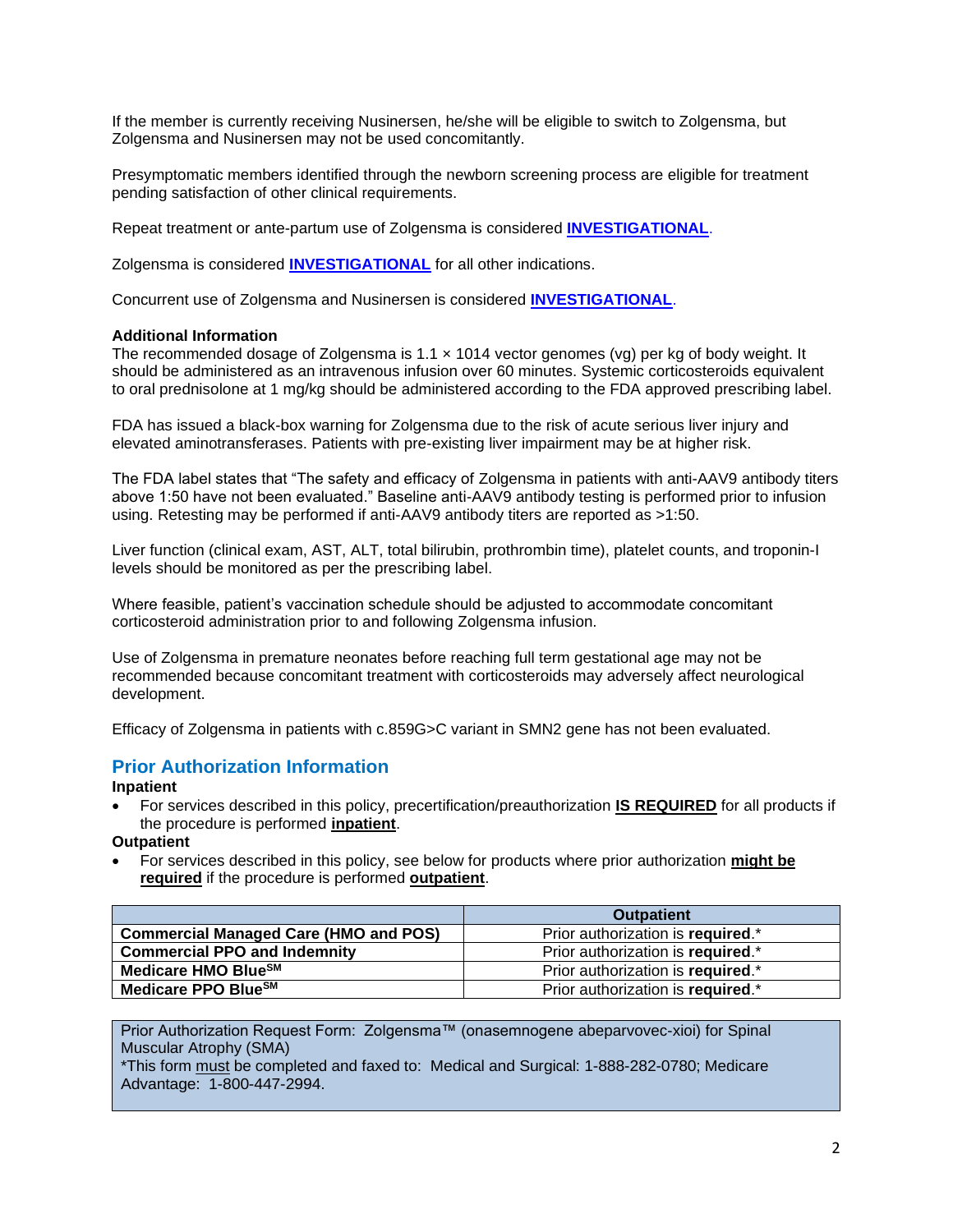[Click here for Zolgensma™ \(onasemnogene abeparvovec-xioi\) for Spinal Muscular Atrophy \(SMA\)](https://www.bluecrossma.org/medical-policies/sites/g/files/csphws2091/files/acquiadam-assets/085%20Prior%20Authorization%20Request%20Form%20for%20Zolgensma%20%28onasemnogene%20abeparvovec-xioi%29%20for%20Spinal%20Muscular%20Atrophy%20MP%20008%20prn.pdf)  [prior authorization request form, #085](https://www.bluecrossma.org/medical-policies/sites/g/files/csphws2091/files/acquiadam-assets/085%20Prior%20Authorization%20Request%20Form%20for%20Zolgensma%20%28onasemnogene%20abeparvovec-xioi%29%20for%20Spinal%20Muscular%20Atrophy%20MP%20008%20prn.pdf)

## <span id="page-2-0"></span>**CPT Codes / HCPCS Codes / ICD Codes**

*Inclusion or exclusion of a code does not constitute or imply member coverage or provider reimbursement. Please refer to the member's contract benefits in effect at the time of service to determine coverage or non-coverage as it applies to an individual member.*

*Providers should report all services using the most up-to-date industry-standard procedure, revenue, and diagnosis codes, including modifiers where applicable.*

*The following codes are included below for informational purposes only; this is not an all-inclusive list.*

**The above medical necessity criteria MUST be met for the following codes to be covered for Commercial Members: Managed Care (HMO and POS), PPO, Indemnity, Medicare HMO Blue and Medicare PPO Blue:**

### **HCPCS Codes**

| <b>HCPCS</b> |                                                                              |
|--------------|------------------------------------------------------------------------------|
| codes:       | <b>Code Description</b>                                                      |
| C9399        | Unclassified drugs or biologicals                                            |
|              | Injection, Onasemnogene abeparvovec-xioi, per treatment, up to 5x1015 vector |
| J3399        | genomes                                                                      |
| J3490        | Unclassified drugs                                                           |
| J3590        | Unclassified biologics                                                       |

### **ICD-10 Procedure Codes**

| $ICD-10-$<br><b>PCS</b> |                                                                                  |
|-------------------------|----------------------------------------------------------------------------------|
| codes:                  | <b>Code Description</b>                                                          |
| XW033F3                 | Introduction of Other New Technology Therapeutic Substance into Peripheral Vein, |
|                         | Percutaneous Approach, New Technology Group 3                                    |

**The following ICD Diagnosis Code is considered medically necessary when submitted with the codes above if medical necessity criteria are met:**

### **ICD-10 Diagnosis Codes**

| <b>ICD-10-CM</b><br>diagnosis |                                                             |
|-------------------------------|-------------------------------------------------------------|
| codes:                        | <b>Code Description</b>                                     |
| G12.0                         | Infantile spinal muscular atrophy, type I [Werdnig-Hoffman] |

## <span id="page-2-1"></span>**Description**

## **Spinal Muscular Atrophy**

SMA is a rare autosomal recessive genetic disorder caused by homozygous deletions or variants in the *SMN1* gene located on chromosome 5. This gene produces the "survival of motor neuron" protein (SMN1), which is essential for motor neuron functioning. In 95% of cases of SMA, there is a homozygous deletion of exon 7 in the *SMN1* gene. The remaining 5% of cases are compound heterozygotes for *SMN[1](https://www.evidencepositioningsystem.com/BCBSA/html/_w_81eaccd97e8936c3ab5964745e7b2d1e0724f3e68594824f/#reference-1)* exon 7 deletions and small intragenic variants.<sup>1</sup> Due to absent or low levels of the SMN1 protein, motor neurons in the spinal cord degenerate, resulting in atrophy of the voluntary muscles of the limbs and trunk affecting the ability to crawl, walk, sit up, and control head. In more severe cases, feeding, swallowing, and breathing are affected as well. The exact role of the SMN protein in motor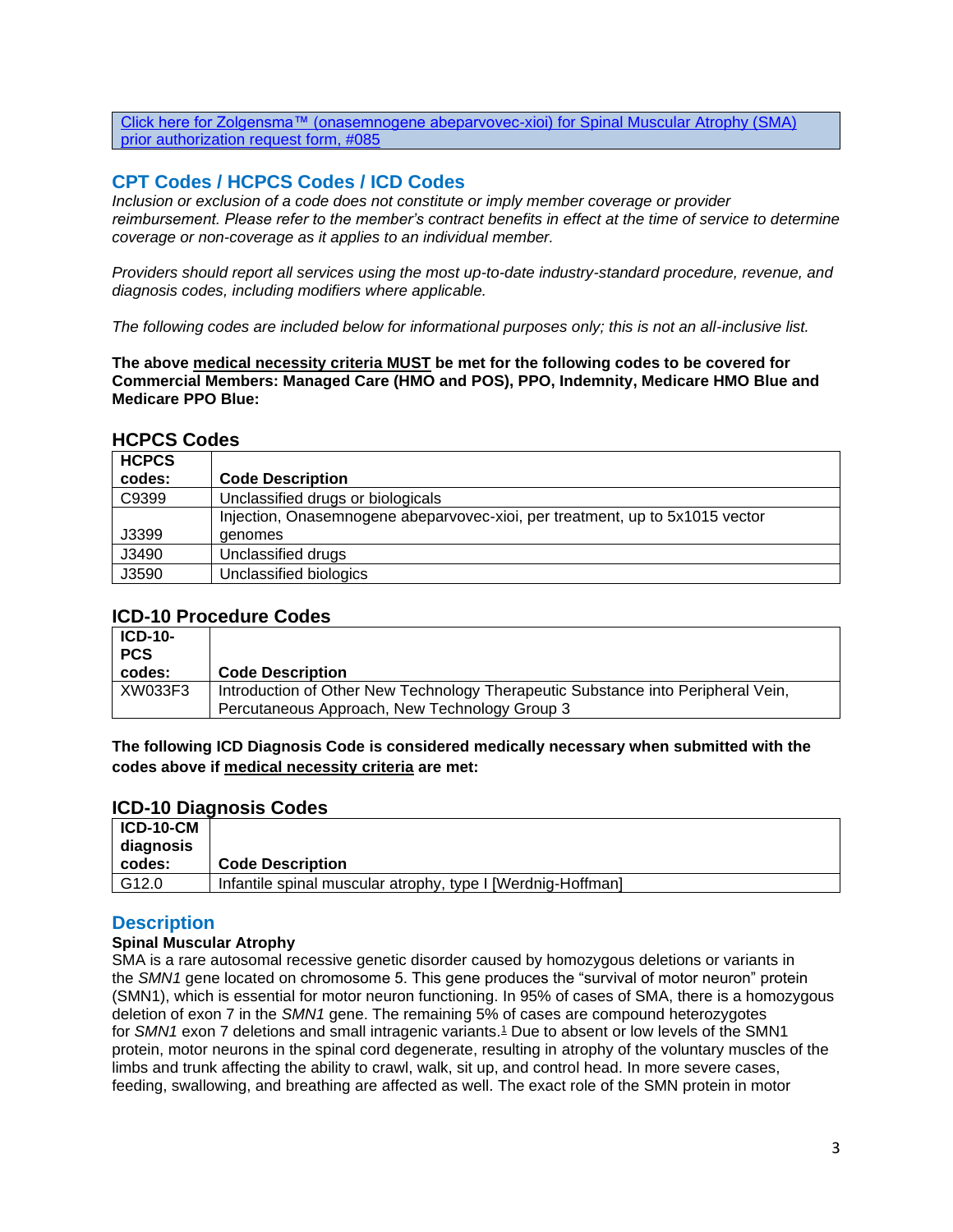neurons has not been completely elucidated, and levels of the SMN protein required for optimal functioning are unknown.[2](https://www.evidencepositioningsystem.com/BCBSA/html/_w_81eaccd97e8936c3ab5964745e7b2d1e0724f3e68594824f/#reference-2)

There is wide phenotypic heterogeneity in SMA, as summarized in Table 1. This is due to the presence of *SMN2*, a modifying/backup gene, also located on chromosome 5, which is 99% identical to *SMN1*. However, 70% to 90% of the SMN2 compensatory protein produced by this gene is defective and unstable due to the lack of exon 7.[3](https://www.evidencepositioningsystem.com/BCBSA/html/_w_81eaccd97e8936c3ab5964745e7b2d1e0724f3e68594824f/#reference-3) The number of copies of the *SMN2* gene varies widely (range, 0-6), resulting in a less severe form of SMA among those with more copies of the *SMN2* gene and viceversa.[4](https://www.evidencepositioningsystem.com/BCBSA/html/_w_81eaccd97e8936c3ab5964745e7b2d1e0724f3e68594824f/#reference-4) The relation between the *SMN2* copy number and SMA phenotype is summarized in Table 2. These data were generated from DNA samples of 375 patients with SMA who previously had been classified as follows: 188 with SMA type I, 110 with SMA type II, and 77 with SMA type III.[5](https://www.evidencepositioningsystem.com/BCBSA/html/_w_81eaccd97e8936c3ab5964745e7b2d1e0724f3e68594824f/#reference-5)

| Type of SMA                                              | Age at<br>Symptoms<br>Onset | Life Span                                       | <b>Highest Motor Milestone Achieved</b>                                                                                                            | SMN <sub>2</sub><br>Copy<br><b>Numbera</b> |
|----------------------------------------------------------|-----------------------------|-------------------------------------------------|----------------------------------------------------------------------------------------------------------------------------------------------------|--------------------------------------------|
| Type 0 (antenatal-<br>onset SMA)                         | Prenatal                    | $< 6$ mo                                        | Little ability to move and may be<br>unable to breathe and swallow<br>independently                                                                | 1                                          |
| Type I (infantile<br>SMA or Werdnig-<br>Hoffman disease) | $0-6$ mo                    | <2 y without<br>respiratory<br>support          | Never rolls or sits unsupported                                                                                                                    | 2                                          |
| Type II<br>(intermediate SMA<br>or Dubowitz<br>disease)  | $<$ 18 mo                   | >2 y; »70%<br>alive at 25 y of<br>age           | Sits independently once properly<br>positioned; sometimes stands but<br>never able to walk                                                         | 3 or 4                                     |
| Type III<br>(Kugelberg-<br>Welander disease)             |                             |                                                 |                                                                                                                                                    |                                            |
| Subtype IIIa                                             | $>18$ mo to<br>3y           | Similar to that<br>of the general<br>population | Sits, stands, and walks independently<br>until puberty; many no longer walk<br>after puberty. Never runs or jumps<br>well                          | 3 or 4                                     |
| Subtype IIIb                                             | >3y                         | Similar to that<br>of the general<br>population | Sits, stands, and walks independently<br>until puberty; many no longer walk<br>after puberty. Walks, runs, jumps, and<br>can participate in sports | 4                                          |
| Type IV (adult-<br>onset SMA)                            | >21y                        | Similar to that<br>of the general<br>population | Similar to that of the general<br>population                                                                                                       | $4 - 8$                                    |

Adapted from the Muscular Dystrophy Association  $(n.d.)$ [,](https://www.evidencepositioningsystem.com/BCBSA/html/_w_81eaccd97e8936c3ab5964745e7b2d1e0724f3e68594824f/#reference-6)  $\stackrel{\frown}{ }$  National Organization for Rare Disorders  $(2012)$ [,](https://www.evidencepositioningsystem.com/BCBSA/html/_w_81eaccd97e8936c3ab5964745e7b2d1e0724f3e68594824f/#reference-7)<sup>7</sup> Zerres et al (1[9](https://www.evidencepositioningsystem.com/BCBSA/html/_w_81eaccd97e8936c3ab5964745e7b2d1e0724f3e68594824f/#reference-9)95), $8$  Finkel et al  $(2014)$ ,  $8$  and Rudnik-Schoneborn et al  $(2001)$ .<sup>[10](https://www.evidencepositioningsystem.com/BCBSA/html/_w_81eaccd97e8936c3ab5964745e7b2d1e0724f3e68594824f/#reference-10)</sup>

SMA: spinal muscular atrophy

<sup>a</sup> Quantitative analysis of *SMN2* copies in 375 patients showed that 80% of SMA type I carry 1 or 2 *SMN2* copies, 82% with SMA type II carry 3 *SMN2* copies, and 96% with SMA type III carry 3 or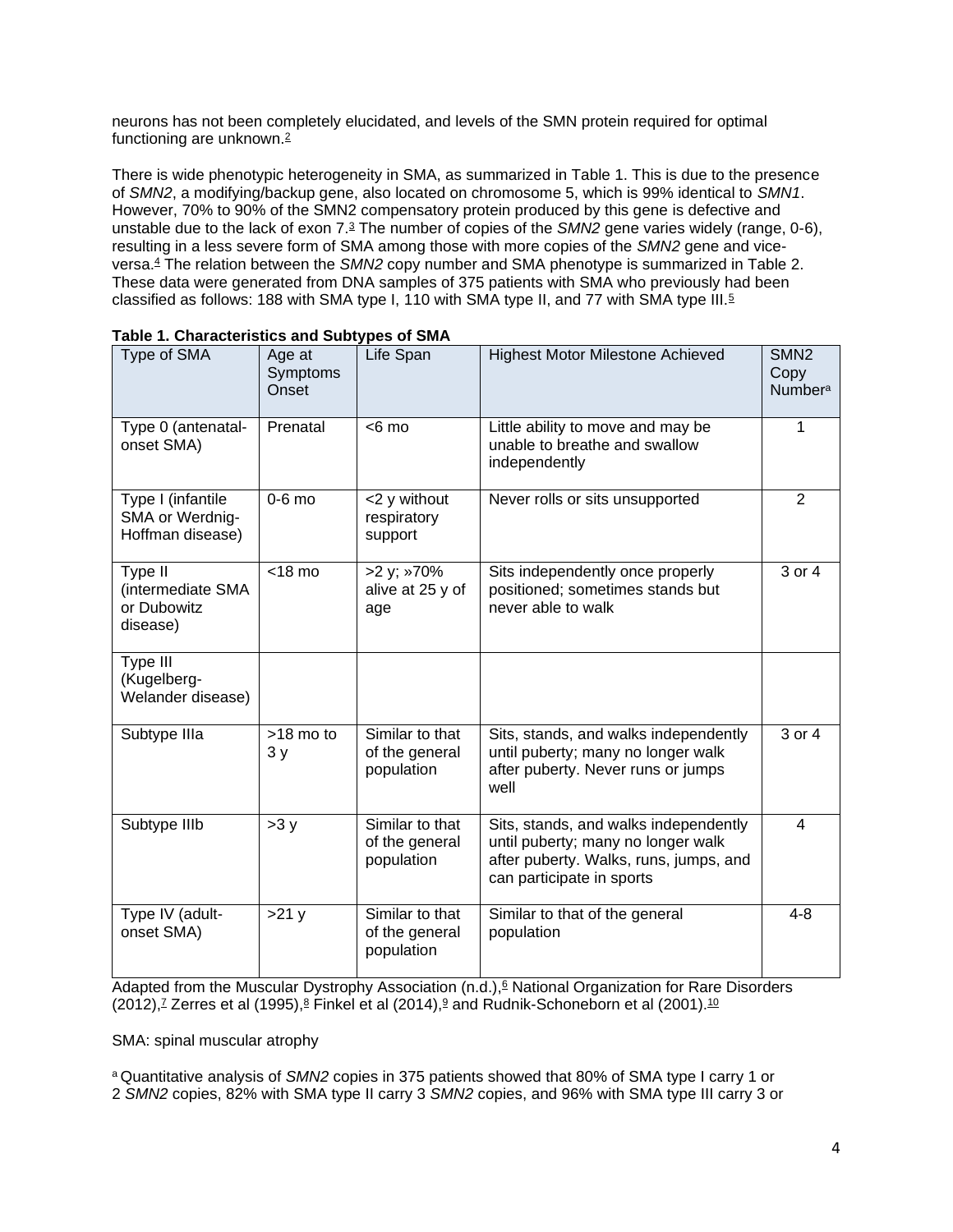4 *SMN2*copies.[5](https://www.evidencepositioningsystem.com/BCBSA/html/_w_81eaccd97e8936c3ab5964745e7b2d1e0724f3e68594824f/#reference-5) Among 113 patients with SMA type I, 9 with 1 *SMN2* copy lived <11 months, 88 of 94 with 2 SMN2 copies lived <21 months, and 8 of 10 with 3 *SMN2* copies lived 33 to 66 months.<sup>[11](https://www.evidencepositioningsystem.com/BCBSA/html/_w_81eaccd97e8936c3ab5964745e7b2d1e0724f3e68594824f/#reference-11)</sup>

| Type of SMA   | Percent With 1              | Percent With 2<br>Percent With 3        |                    | Percent With 4              |
|---------------|-----------------------------|-----------------------------------------|--------------------|-----------------------------|
|               | <b>SMN2 Copy</b>            | <b>SMN2 Copies</b>                      | <b>SMN2 Copies</b> | <b>SMN2 Copies</b>          |
| Type I        | 6.9                         | 73.4                                    | 19.7               |                             |
| Type II       | 0                           | 10.9                                    | 81.8               | 7.3                         |
| Type III      | O                           | 3.9                                     | 50.6               | 45.5                        |
|               | Probability <sup>a</sup> of | Probability <sup>a</sup> of SMA Type II |                    | Probability <sup>a</sup> of |
|               | <b>SMA Type I</b>           |                                         |                    | <b>SMA Type III</b>         |
| 1 SMN2 copy   | 99.9                        |                                         |                    |                             |
| 2 SMN2 copies | 97.3                        | 2.7                                     |                    |                             |
| 3 SMN2 copies | 7.2                         | 82.8                                    |                    | 10.0                        |
|               |                             |                                         |                    |                             |

|  |  |  | Table 2. Relation Between SMN2 Copy Numbers and SMA Phenotype |
|--|--|--|---------------------------------------------------------------|
|  |  |  |                                                               |

Adapted from Feldkotter et al (2002).<sup>[5](https://www.evidencepositioningsystem.com/BCBSA/html/_w_81eaccd97e8936c3ab5964745e7b2d1e0724f3e68594824f/#reference-5)</sup>

SMA: spinal muscular atrophy.

a Probability that an unaffected child who has been tested after birth and has been found to carry a homozygous *SMN1* deletion will develop SMA type.

### **Diagnosis**

SMA can be diagnosed using multiple molecular genetic testing techniques such as multiplex ligationdependent probe amplification or quantitative polymerase chain reaction or a comprehensive nextgeneration sequencing-based approach. Individuals are classified as having SMA if they have a homozygous deletion of the *SMN1* gene or a homozygous absence of the *SMN1* gene due to gene conversion (ie, *SMN1* gene conversion to *SMN2* gene) or a compound heterozygote variant in the *SMN1* gene. Individuals are defined as carriers if they have one copy of the *SMN1* gene on one chromosome and no copies on the other or two copies of the *SMN1* gene on one chromosome and no copies on the other. Assessing *SMN2* copy numbers as part of a diagnostic workup is important because it can provide critical information on disease progression and assist in possible clinical trial enrollment or treatment.

Because SMA symptom onset may occur shortly after birth to months to years later, estimating the incidence and prevalence of SMA subtypes is difficult. The incidence, as reported in the literature, is more precisely a birth prevalence rate, which is estimated between 9.1 and 10 per 100000 live births.<sup>[12](https://www.evidencepositioningsystem.com/BCBSA/html/_w_81eaccd97e8936c3ab5964745e7b2d1e0724f3e68594824f/#reference-12)</sup> which translates to 500 new SMA cases annually.

### **Treatment**

Medical management of SMA patients includes respiratory, nutritional, and musculoskeletal supportive care. Respiratory management includes airway clearance, antibiotic treatment of infections, noninvasive and invasive ventilation. Nutritional management includes changing food consistency, gastrostomy tube feeding, and dietician assessment. Musculoskeletal supportive care includes a variety of intervention such as equipment for mobility, teaching self-care and function, physiotherapy, spinal surgery, posture and pain management, regular exercise, and scoliosis surgery. The type and extent of supportive care can affect survival in infant-onset disease (eg, gastrostomy feeding and noninvasive/invasive ventilation).

Zolgensma™ (onasemnogene abeparvovec-xioi), a one-time gene replacement therapy is intended as an intravenous infusion for patients with SMA type I and an intrathecal infusion for SMA type II. There are four major components of this technology—the vector, the *SMN* transgene, the self-complementary DNA technology, and the promoter.[12](https://www.evidencepositioningsystem.com/BCBSA/html/_w_81eaccd97e8936c3ab5964745e7b2d1e0724f3e68594824f/#reference-12) A brief description of each component is provided below.

• **Vector:** Nonreplicating adeno-associated virus serotype 9 that easily crosses the blood-brain barrier.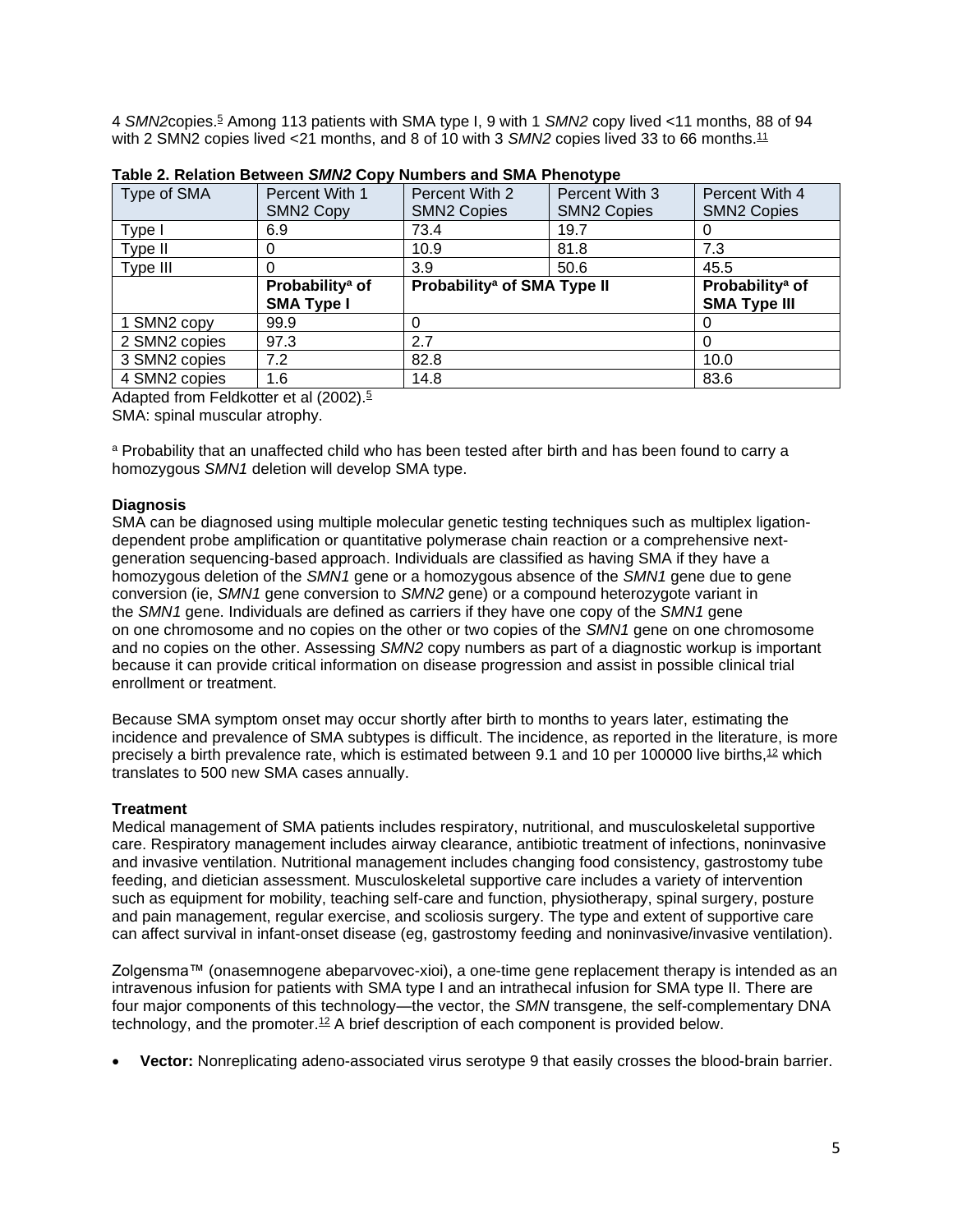- **Transgene:** Nonintegrating copy of a stable and fully functioning human *SMN* gene that is introduced into the motor neuron cells. The gene is designed to stay in the nucleus and does not alter the patient's genome.
- **Self-complementary adeno-associated virus Inverted Terminal Repeats:** Use of selfcomplementary adeno-associated virus inverted terminal repeats obviates the dependence of the transgene on the patient's motor neuron-mediated synthesis of a complementary DNA strand to form the double-stranded DNA. Instead, the transgene is self-complementary, enabling rapid onset of effect.
- **Promoter:** The technology uses a chicken beta-actin hybrid promoter, which functions as a continuous promoter allowing for sustained expression of the SMN protein.

Because motor neurons are nondividing cells, it is has been suggested that once the *SMN* gene is incorporated in the cells, it would be retained over time and potentially allow for long-term, sustained SMN protein expression with a one-time dose, and provide a durable therapeutic effect based on studies in animal models.

## **Summary**

Spinal muscular atrophy (SMA) is an inherited disorder caused by homozygous deletions or variants in the *SMN1* gene. As a consequence of absent or low levels of SMN1 protein, the motor neurons in spinal cord degenerate, resulting in atrophy of the voluntary muscles of the limbs and trunk. Zolgensma™ (onasemnogene abeparvovec-xioi) is intended as a one-time gene replacement therapy designed to deliver a functional copy of the *SMN1* gene to motor neuron cells of patients with SMA. Because motor neurons are nondividing cells, it is postulated that once the *SMN1* gene is incorporated in the cells, it would be retained over time and potentially allow for long-term, sustained SMN protein expression.

#### **Onasemnogene Abeparvovec-Xioi**

#### **Infantile-Onset or SMA Type I**

For individuals who have SMA type I (infantile-onset) who receive Zolgensma™ (onasemnogene abeparvovec-xioi), the evidence includes a prospective cohort of 15 patients followed for 2 years. Relevant outcomes are overall survival, change in disease status, functional outcomes, quality of life, and treatment-related mortality and morbidity. In this single phase 1 study of symptomatic infants with 2 copies of *SMN2* gene, 12 of 15 infants received the proposed therapeutic dose while 3 received the minimally effective dose. At the end of the 2-year follow-up, all 15 infants survived and none of the 12 patients who received the proposed therapeutic dose required permanent ventilation. All 12 patients also achieved at least 1 motor milestone, with 92% of those achieving scores greater than 40 on the Children's Hospital of Philadelphia Infant Test of Neuromuscular Disorders (a score >40 is a favorable outcome). The FDA approval was based on a pooled analysis of 21 patients from the pivotal phase I and ongoing confirmatory phase III STRIVE-US trial. The observed treatment effect on survival, event-free survival and achievement of motor functions is beyond what is typical based on the known natural history of patients with SMA type I with two copies of *SMN2*. The available published data support a clinically meaningful durable treatment effect through 2 years. However, there is limited data to assess the long-term durability of treatment effect as well as safety related to adverse events that are rare or have delayed onset. The evidence is sufficient to determine that the technology results in a meaningful improvement in the net health outcome.

### **Presymptomatic Patients with a Diagnosis of SMA and Less Than 3 Copies of SMN2**

For individuals who are presymptomatic with a genetic diagnosis of SMA and less than 3 copies of SMN2 who receive Zolgensma™ (onasemnogene abeparvovec-xioi), the evidence includes a prospective cohort with a planned enrollment of 44 patients and a planned follow-up of 18 to 24 months. Relevant outcomes are overall survival, change in disease status, functional outcomes, quality of life, and treatment-related mortality and morbidity. The single prospective cohort study (SPRINT) is currently ongoing. As of March 2019, 18 patients have been treated. The median follow-up after treatment was 2.9 months (range 0.4 to 8.7). All 18 children were alive and "event free." Among 8 patients with two copies of SMN2, all reportedly achieved age-appropriate motor milestones including 4 who could sit without support and 1 who could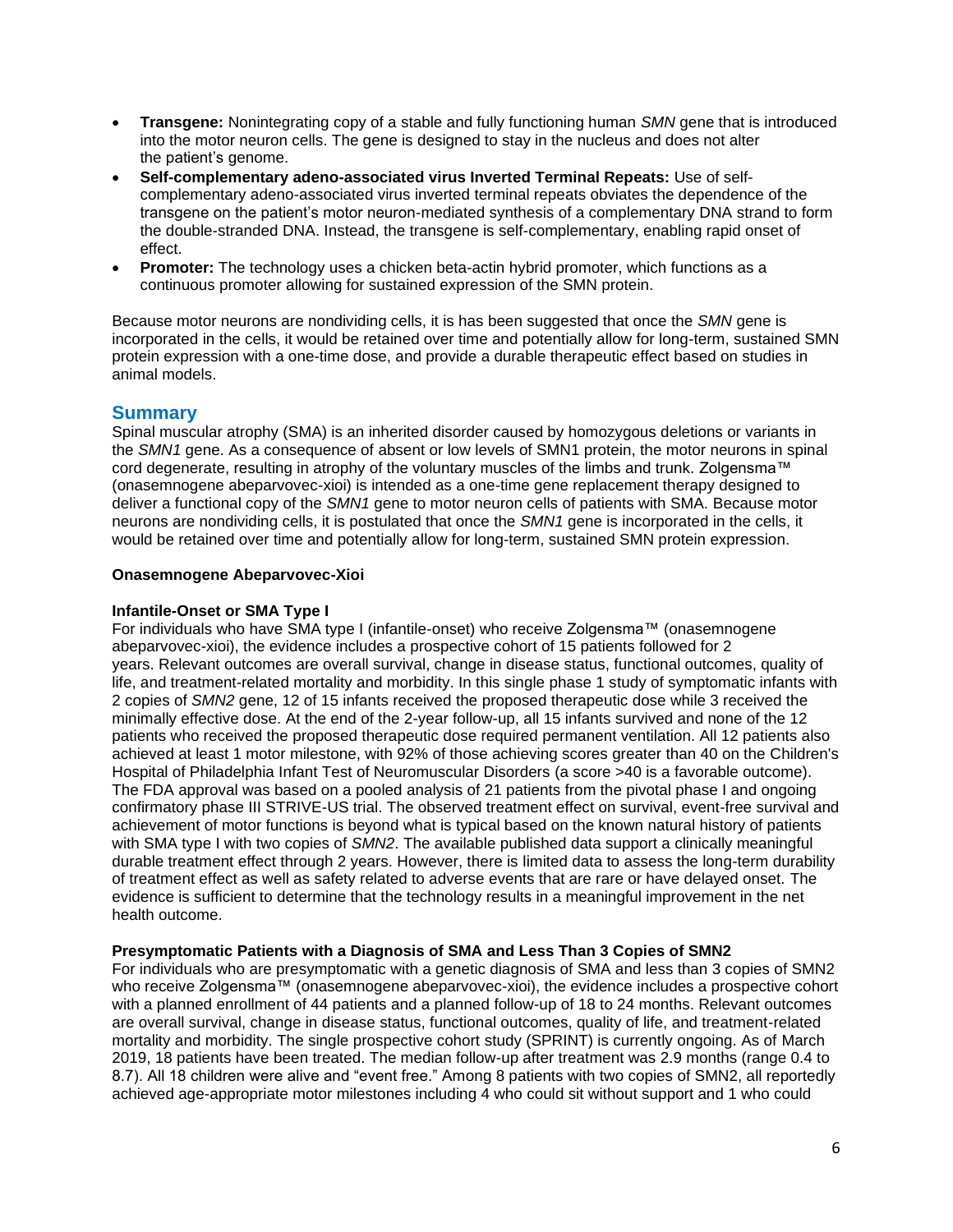stand with assistance. Data was much more limited for patients with 3 copies of SMN2. However, early increases in mean Bayley-III Gross Motor score were observed. The evidence for presymptomatic SMA patients is currently evolving.

### **SMA Type II**

For individuals with SMA type II who receive intrathecal Zolgensma™ (onasemnogene abeparvovec-xioi), the evidence includes a single prospective cohort study with a planned enrollment of 27 patients who are up to 60 months old. Relevant outcomes are overall survival, change in disease status, functional outcomes, quality of life, and treatment-related mortality and morbidity. The single prospective cohort study (STRONG) evaluating use of intrathecal Zolgensma™ (onasemnogene abeparvovec-xioi) administration in patients with age of symptom onset up to 60 months is currently ongoing. The data is premature but suggests some benefit as a number of patients achieved new motor milestones. The evidence is insufficient to determine the effects of technology on health outcomes.

## <span id="page-6-2"></span>**Policy History**

| <b>Date</b> | <b>Action</b>                                                                                             |
|-------------|-----------------------------------------------------------------------------------------------------------|
| 7/2020      | Clarified coding information                                                                              |
| 6/2020      | BCBSA National medical policy review. References updated. Policy statements<br>unchanged.                 |
| 2/2020      | New medical policy describing medically necessary and investigational indications.<br>Effective 2/1/2020. |

# <span id="page-6-0"></span>**Information Pertaining to All Blue Cross Blue Shield Medical Policies**

Click on any of the following terms to access the relevant information:

[Medical Policy Terms of Use](http://www.bluecrossma.org/medical-policies/sites/g/files/csphws2091/files/acquiadam-assets/Medical_Policy_Terms_of_Use_prn.pdf) [Managed Care Guidelines](http://www.bluecrossma.org/medical-policies/sites/g/files/csphws2091/files/acquiadam-assets/Managed_Care_Guidelines_prn.pdf) [Indemnity/PPO Guidelines](http://www.bluecrossma.org/medical-policies/sites/g/files/csphws2091/files/acquiadam-assets/Indemnity_and_PPO_Guidelines_prn.pdf) [Clinical Exception Process](http://www.bluecrossma.org/medical-policies/sites/g/files/csphws2091/files/acquiadam-assets/Clinical_Exception_Process_prn.pdf) [Medical Technology Assessment Guidelines](http://www.bluecrossma.org/medical-policies/sites/g/files/csphws2091/files/acquiadam-assets/Medical_Technology_Assessment_Guidelines_prn.pdf)

## <span id="page-6-1"></span>**References**

- 1. Prior TW, Snyder PJ, Rink BD, et al. Newborn and carrier screening for spinal muscular atrophy. Am J Med Genet A. Jul 2010;152A(7):1608-1616. PMID 20578137
- 2. Wang CH, Finkel RS, Bertini ES, et al. Consensus statement for standard of care in spinal muscular atrophy. J Child Neurol. Aug 2007;22(8):1027-1049. PMID 17761659
- 3. Lorson CL, Hahnen E, Androphy EJ, et al. A single nucleotide in the SMN gene regulates splicing and is responsible for spinal muscular atrophy. Proc Natl Acad Sci U S A. May 25 1999;96(11):6307- 6311. PMID 10339583
- 4. Lefebvre S, Burlet P, Liu Q, et al. Correlation between severity and SMN protein level in spinal muscular atrophy. Nat Genet. Jul 1997;16(3):265-269. PMID 9207792
- 5. Feldkotter M, Schwarzer V, Wirth R, et al. Quantitative analyses of SMN1 and SMN2 based on realtime lightCycler PCR: fast and highly reliable carrier testing and prediction of severity of spinal muscular atrophy. Am J Hum Genet. Feb 2002;70(2):358-368. PMID 11791208
- 6. Muscular Dystrophy Association. Spinal Muscular Atrophy. n.d.; https://www.mda.org/disease/spinalmuscular-atrophy. Accessed March 12, 2020
- 7. National Organization for Rare Disorders, Russman B. Spinal Muscular Atrophy. 2012; https://rarediseases.org/rare-diseases/spinal-muscular-atrophy/. Accessed March 12, 2020
- 8. Zerres K, Rudnik-Schoneborn S. Natural history in proximal spinal muscular atrophy. Clinical analysis of 445 patients and suggestions for a modification of existing classifications. Arch Neurol. May 1995;52(5):518-523. PMID 7733848
- 9. Finkel RS, McDermott MP, Kaufmann P, et al. Observational study of spinal muscular atrophy type I and implications for clinical trials. Neurology. Aug 26 2014;83(9):810-817. PMID 25080519
- 10. Rudnik-Schoneborn S, Hausmanowa-Petrusewicz I, Borkowska J, et al. The predictive value of achieved motor milestones assessed in 441 patients with infantile spinal muscular atrophy types II and III. Eur Neurol. 2001;45(3):174-181. PMID 11306862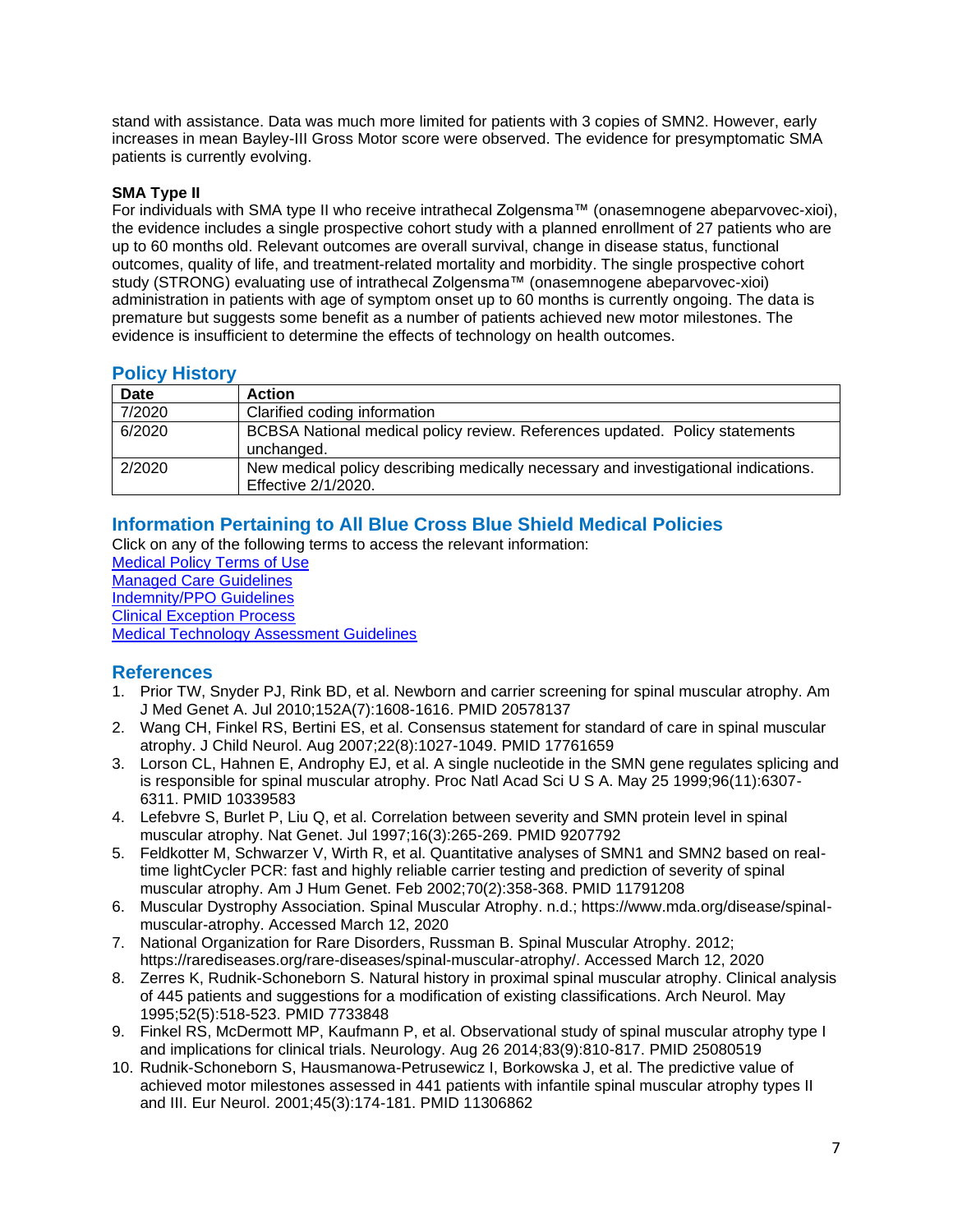- 11. Farrar MA, Vucic S, Johnston HM, et al. Pathophysiological insights derived by natural history and motor function of spinal muscular atrophy. J Pediatr. Jan 2013;162(1):155-159. PMID 22809660
- 12. Prior TW. Perspectives and diagnostic considerations in spinal muscular atrophy. Genet Med. Mar 2010;12(3):145-152. PMID 20057317
- 13. Sugarman EA, Nagan N, Zhu H, et al. Pan-ethnic carrier screening and prenatal diagnosis for spinal muscular atrophy: clinical laboratory analysis of >72,400 specimens. Eur J Hum Genet. Jan 2012;20(1):27-32. PMID 21811307
- 14. Biogen Inc. Highlights of Prescribing Information: Spinraza (nusinersen) injection, for intrathecal use: Prescribing label. 2016; https://www.spinraza.com/content/dam/commercial/specialty/spinraza/caregiver/en\_us/pdf/spinraza-
- prescribing-information.pdf. Accessed March 12, 2020
- 15. Dominguez E, Marais T, Chatauret N, et al. Intravenous scAAV9 delivery of a codon-optimized SMN1 sequence rescues SMA mice. Hum Mol Genet. Feb 15 2011;20(4):681-693. PMID 21118896
- 16. Foust KD, Nurre E, Montgomery CL, et al. Intravascular AAV9 preferentially targets neonatal neurons and adult astrocytes. Nat Biotechnol. Jan 2009;27(1):59-65. PMID 19098898
- 17. Foust KD, Wang X, McGovern VL, et al. Rescue of the spinal muscular atrophy phenotype in a mouse model by early postnatal delivery of SMN. Nat Biotechnol. Mar 2010;28(3):271-274. PMID 20190738
- 18. Valori CF, Ning K, Wyles M, et al. Systemic delivery of scAAV9 expressing SMN prolongs survival in a model of spinal muscular atrophy. Sci Transl Med. Jun 9 2010;2(35):35ra42. PMID 20538619
- 19. De Sanctis R, Coratti G, Pasternak A, et al. Developmental milestones in type I spinal muscular atrophy. Neuromuscul Disord. Nov 2016;26(11):754-759. PMID 27769560
- 20. Glanzman AM, Mazzone E, Main M, et al. The Children's Hospital of Philadelphia Infant Test of Neuromuscular Disorders (CHOP INTEND): test development and reliability. Neuromuscul Disord. Mar 2010;20(3):155-161. PMID 20074952
- 21. Glanzman AM, McDermott MP, Montes J, et al. Validation of the Children's Hospital of Philadelphia Infant Test of Neuromuscular Disorders (CHOP INTEND). Pediatr Phys Ther. Winter 2011;23(4):322- 326. PMID 22090068
- 22. Finkel RS, Chiriboga CA, Vajsar J, et al. Treatment of infantile-onset spinal muscular atrophy with nusinersen: a phase 2, open-label, dose-escalation study. Lancet. Dec 17 2016;388(10063):3017- 3026. PMID 27939059
- 23. Glanzman AM, O'Hagen JM, McDermott MP, et al. Validation of the Expanded Hammersmith Functional Motor Scale in spinal muscular atrophy type II and III. J Child Neurol. Dec 2011;26(12):1499-1507. PMID 21940700
- 24. Mercuri E, Finkel R, Montes J, et al. Patterns of disease progression in type 2 and 3 SMA: Implications for clinical trials. Neuromuscul Disord. Feb 2016;26(2):126-131. PMID 26776503
- 25. Kaufmann P, McDermott MP, Darras BT, et al. Prospective cohort study of spinal muscular atrophy types 2 and 3. Neurology. Oct 30 2012;79(18):1889-1897. PMID 23077013
- 26. Haataja L, Mercuri E, Regev R, et al. Optimality score for the neurologic examination of the infant at 12 and 18 months of age. J Pediatr. Aug 1999;135(2 Pt 1):153-161. PMID 10431108
- 27. Kolb SJ, Coffey CS, Yankey JW, et al. Natural history of infantile-onset spinal muscular atrophy. Ann Neurol. Dec 2017;82(6):883-891. PMID 29149772
- 28. De Vivo DC, Bertini E, Swoboda KJ et al. Nusinersen initiated in infants during the presymptomatic stage of spinal muscular atrophy: Interim efficacy and safety results from the Phase 2 NURTURE study. Neuromuscul. Disord. 2019 Nov;29(11). PMID 31704158
- 29. Finkel RS, Mercuri E, Darras BT, et al. Nusinersen versus sham control in infantile-onset spinal muscular atrophy. N Engl J Med. Nov 2 2017;377(18):1723-1732. PMID 29091570
- 30. Chiriboga CA, Swoboda KJ, Darras BT, et al. Results from a phase 1 study of nusinersen (ISIS-SMN(Rx)) in children with spinal muscular atrophy. Neurology. Mar 08 2016;86(10):890-897. PMID 26865511
- 31. Darras BT, Chiriboga CA, Iannaccone ST et al. Nusinersen in later-onset spinal muscular atrophy: Long-term results from the phase 1/2 studies. Neurology. 2019 May;92(21). PMID 31019106
- 32. Mercuri E, Darras BT, Chiriboga CA, et al. Nusinersen versus sham control in later-onset spinal muscular atrophy. N Engl J Med. Feb 15 2018;378(7):625-635. PMID 29443664
- 33. Biogen, RTI Health Solutions. Formulary Submission Dossier: Spinraza (Nusinersen) for Spinal Muscular Atrophy (NS-US-0199). Cambridge, MA: Biogen; 2016 December